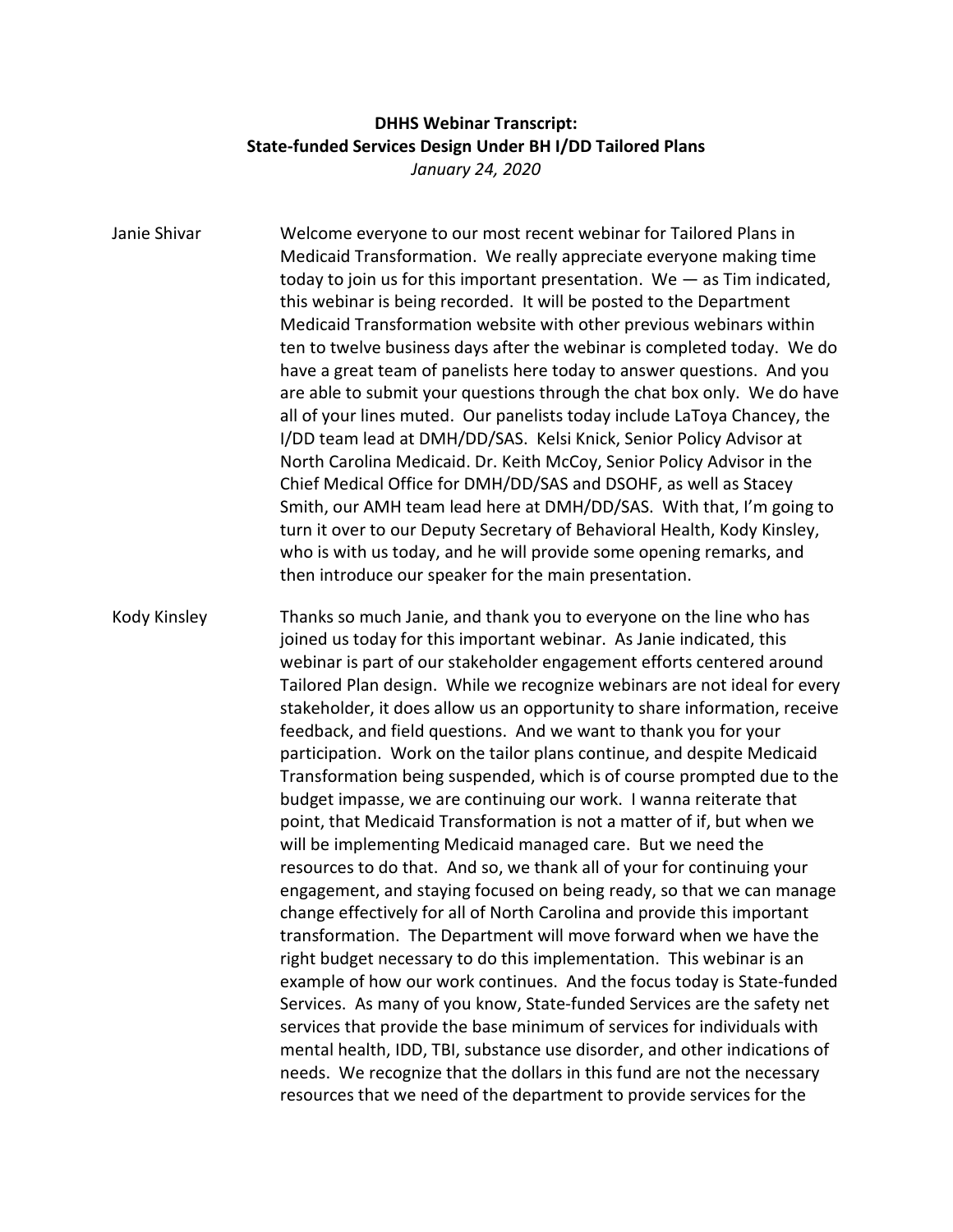million individuals in North Carolina without insurance. But it is our best effort to try to provide those services. And today's webinar is focused on an array of efforts to prioritize those resources and to make good use of them, in aligning them with best practices.

So today some of the topics that we'll cover will be looking at how we intend to promote consistency and equity and access of state-funded services. And make sure we're prioritizing those to those with the greatest needs. Recognizing that we have limited resources available. How we're focusing the state-funded services on effective treatments that are proven or evidence-based, and consistent with the Department's priorities. How we'll make our efforts to maximize the impact of the limited state and federal funding. How we're work to further integrate our transition to community living principles and functions. And I want to double down on that. The Transition to Community Living Initiative is not an offset project, but a transformative effort to change our entire system and is core to our work. How we're to ensure the appropriate quality and oversight of state-funded services to make sure that our dollars are being used effectively and at targeted at the people who need them.

So, with that, we hope that you are looking forward to joining us. We'll have a very good in-depth conversation today. We look forward to your questions. And it's now my privilege to turn over this conversation to Renee Rader. Renee Rader is our Acting Assistant Director for Policies and Programs at the Division of Mental Health, Developmental Disabilities, and Substance Abuse Services. Renee has taken the position formerly occupied by Kathy Nichols. Kathy moved on to another role, and we wish her the best of luck. And we're very excited to have Renee in this new position. Please welcome Renee.

Renee Rader Thank you Deputy Secretary Kinsley. Today we're gonna talk about Statefunded Services Design under BH I/DD Tailored Plans. An overview of what we will discuss today are the background and guiding principles; the provision of State-funded Services; community integration, including inreach, transition and diversion; local health functions; accountability; and what to do next.

> Background and Guiding Principles: What are State-funded Services? State-funded Services refer to non-Medicaid behavioral health, Intellectual and Development Disability and Traumatic Brain Injury services provided to uninsured individuals and underinsured individuals (which would be someone who has Medicaid or other insurance, but does not have coverage for the service needed). State-funded Services are supported through a limited pool of funding authorized by the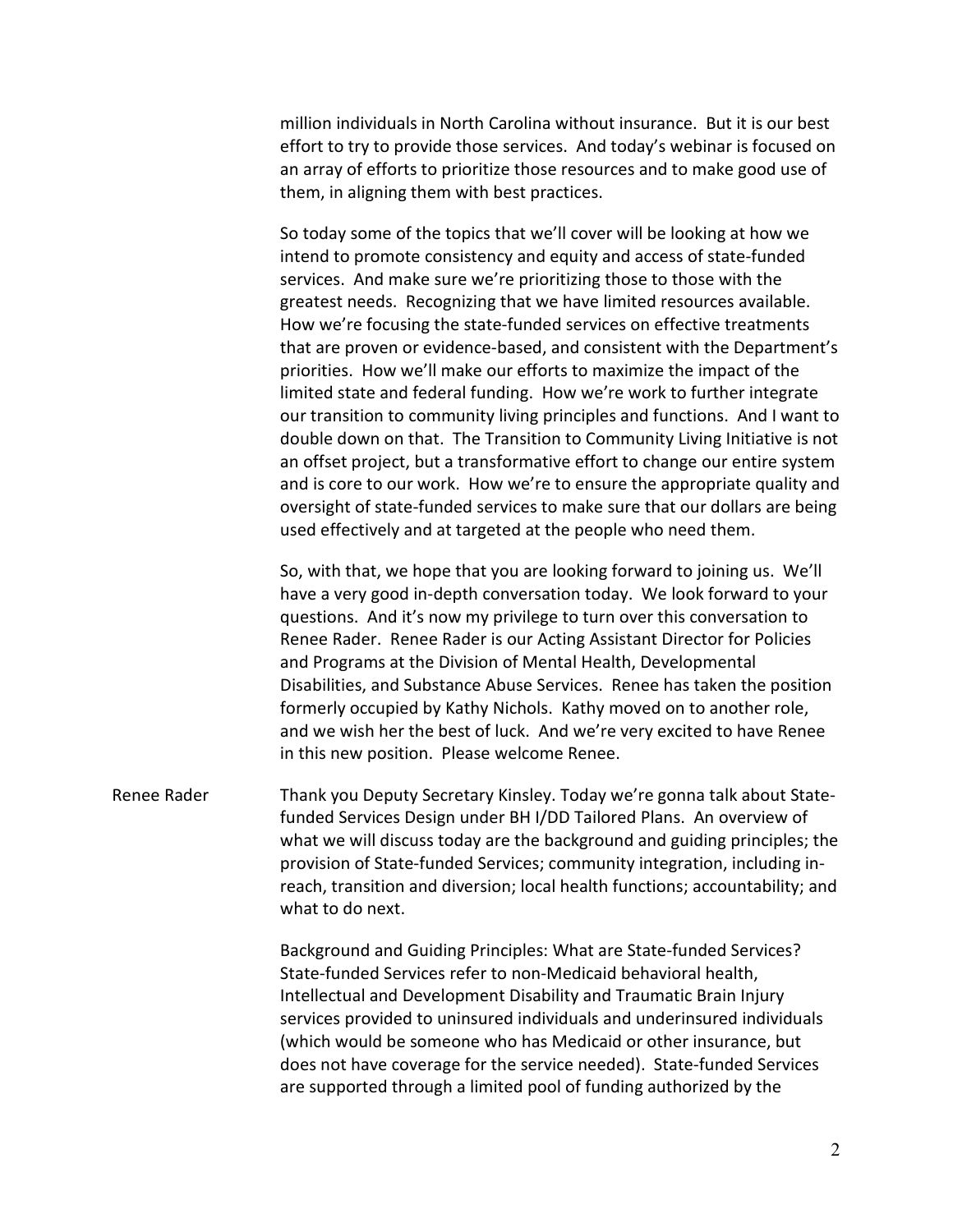General Assembly and a variety of federal grants. State-funded Services are not Medicaid and are not considered entitlements. Local Management Entities-Managed Care Organizations (LME-MCOs) manage state-funded, as well as Medicaid, behavioral health, I/DD and TBI services today. On December 30th, North Carolina's Department of Health and Human Services released the North Carolina's Design for State-funded Services Under Behavioral Health and Intellectual/Developmental Disability Tailored Plans Policy Paper for public comments. The paper details the Department's vision for Statefunded Behavioral Health, I/DD and TBI services under Tailored Plan and covers: eligibility, services, and care management for State-funded Services; the continuation of the Transitions to Community Living Initiative principles; what we're calling "Local health functions," which are community-wide prevention and promotion activities in the context of Medicaid Transformation; and Tailored Plan accountability for all of the above. The paper is still available online, for public comments, and we will be accepting public comments until January 29th, 2020.

Both standard plans and Tailored Plans will provide a robust set of physical health, behavioral health, long-term services and supports, and pharmacy benefits to Medicaid and NC Health Choice beneficiaries. The Standard Plans will serve the majority of Medicaid beneficiaries, including those with mild to moderate behavioral conditions — including mental health and substance use disorders. The Tailored Plans will serve populations with more serious behavioral health conditions, I/DD and TBI. The Tailored Plans will offer additional behavioral health and I/DD services, including state-funded behavioral health, I/DD and TBI services which we'll be talking about today - 1915(c) Innovations and TBI waiver services, and additional high intensity Medicaid behavioral health services. To reiterate what Deputy Secretary Kinsley said earlier, for now, North Carolina's move to Medicaid Managed Care has been suspended. Individuals will continue to access Medicaid and State-funded behavioral health, I/DD and TBI services through the LME-MCOs as they do today.

The Department used the following guiding principles to inform the design and improve the delivery of State-funded Services under Tailored Plans: (1) promote consistency in access to State-funded Services among the highest need individuals; (2) focus the service array on best or promising practices; (3) maximize impact of limited state and federal funding; (4) extend the principles of the Transitions to Community Living Initiative; and (5) ensure appropriate oversight of services.

As an aside, for those of you who are not familiar with the Transitions to Community Living Initiative or TCLI, the Department established TCLI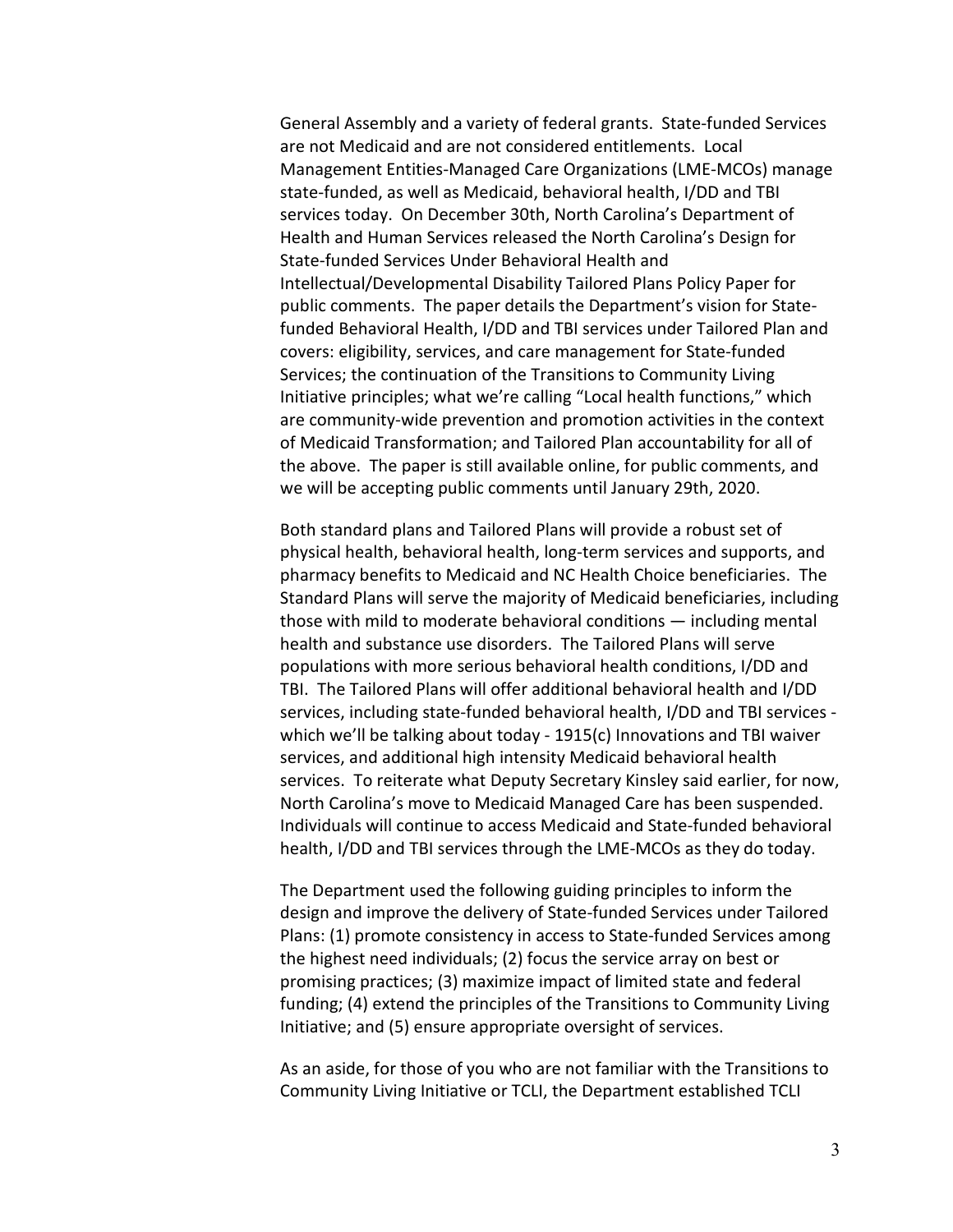following a settlement agreement with the U.S. Department of Justice in 2012 to ensure that adults living with serious mental illness can choose where they would like to live, and have the support and service they need to successfully live in the community.

Moving on to the provision of State-funded Services - eligibility. Tailored Plans will be required to use standardized eligibility criteria as an initial screening of eligibility for State-funded Services. The criteria for Behavioral Health Services are that the individual is at 300% or less of the federal poverty level, which amounts to \$37,470 for one person per year, and the individual is either uninsured or they have either private insurance or Medicaid but it doesn't cover the service and there is no other clinically appropriate alternative available or they have insurance that would covers the service, but the cost sharing requirements for that makes the service unaffordable. For I/DD and TBI Services, the criteria does not include an income limit, but the individual would either be uninsured, or have insurance, such as a private insurance or Medicaid, that doesn't cover the service and another clinically appropriate alternative is not available. In all instances, eligibility for State-funded Services includes an application for Medicaid coverage. The Department will work with stakeholders on the implementation of eligibility criteria to ensure that they are as streamlined and as simplified as possible for consumers and providers.

Tailored Plans will be required to offer a standard set of State-funded Services targeted to each disability group. The Department will work with stakeholders to determine which of the services listed below will be required across all Tailored Plans and which will be optional. The Department will review and update its service definitions for current services and develop service definitions for new services. Current recipients will be able to maintain access to their current or equivalent services if they meet medical necessity.

So, State-Funded Services that will be offered for all disability groups would include: behavioral health urgent care; diagnostic assessment; facility based crisis for adults; facility based crisis for children and adults; inpatient behavioral health services including three-way bed contracts; mobile crisis management; and outpatient service. Adult mental health services will include: assertive community treatment; assertive engagement; community support team; partial hospitalization; psychosocial rehab; mental health recovery services, which incorporate current service definitions; individual placement and support; transition management service; and two new services, case management and peer supports. Child mental health services will include: intensive in-home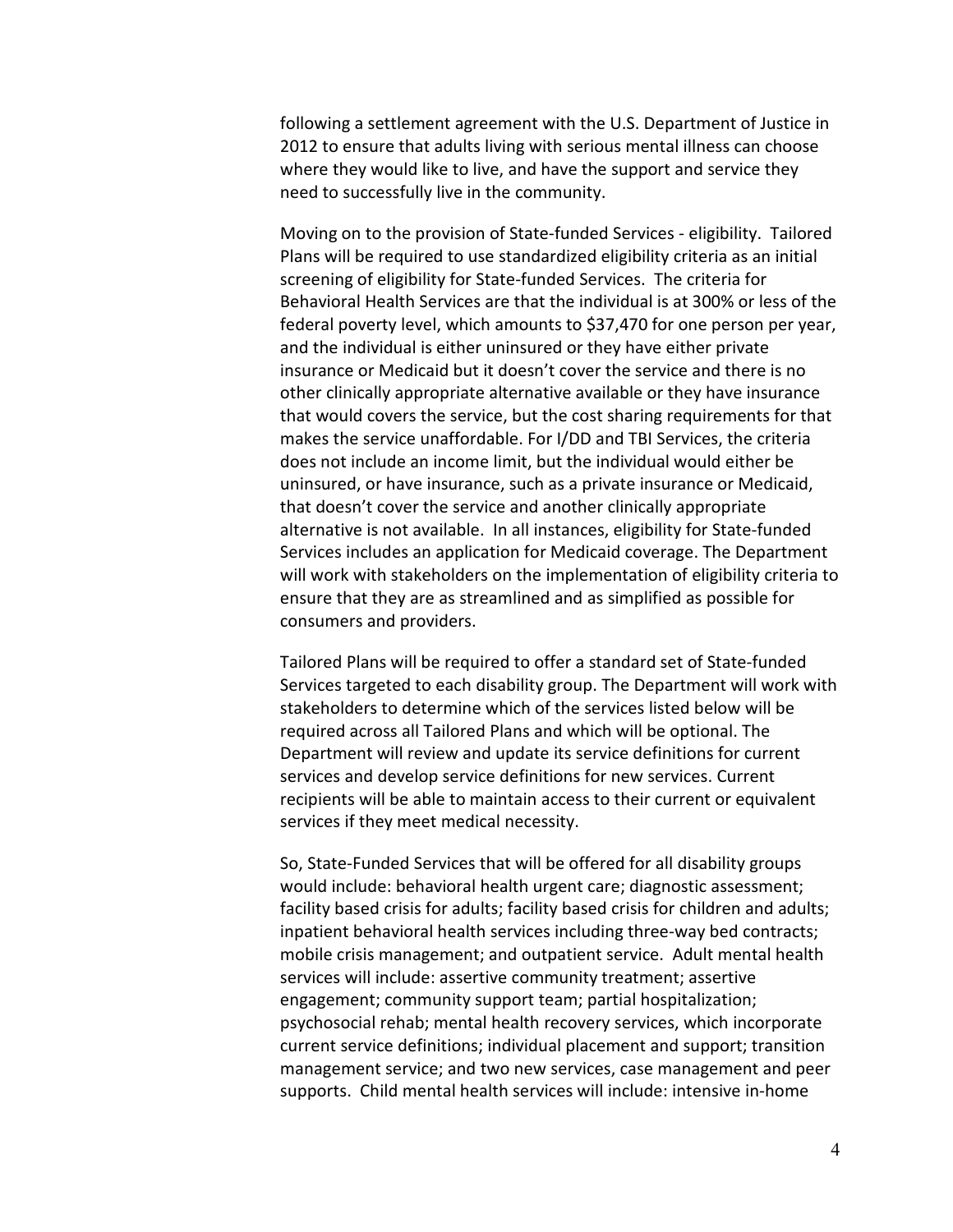services; high fidelity wraparound; mental health day treatment; multisystemic therapy; and respite. For I/DD and TBI Services, they will include: meaningful day and prevocational services, which also incorporate existing current service definitions; TBI long-term residential rehabilitation services; residential services; respite; and supported employment. Substance use disorder services are based on the American Society of Addiction Medicine (or ASAM) levels and will include: ambulatory detox services; assertive engagement; alcohol or drug abuse treatment centers, which is the ADATC its detoxification; outpatient opioid treatment; non-hospital medical detoxification; substance use residential supports; social setting detoxification; substance abuse halfway house; substance abuse comprehensive outpatient treatment; and intensive outpatient program; substance abuse medically monitored community residential treatment; and non-medical community residential treatments; and clinically managed population specific high intensity residential services. And then there'll be new services that'll include case management; peer supports; and supported employment.

Tailored Plans will be required to provide care management to certain high-needs populations obtaining State-funded Services. The Department will develop case management service definitions; define the role of Tailored Plan care management staff; and conduct oversight of the Tailored Plans. The Tailored Plans will offer care management under two different models. For recipients who have I/DD or TBI Needs, care management will be plan-based at the Tailored Plan, and will provide time-limited intervention for recipients with high needs. For those with Behavioral Health Needs, provider-based case management service definitions will be developed that incorporate evidence-based practices. This will be time-limited for high needs individuals. And the Tailored Plans will be expected to employ a care management coordinator that oversees the service and assists with complex situations.

Additional details on the I/DD and TBI care management: The Tailored Plan will employ care managers to provide short-term care management to select uninsured, high needs adult recipients with I/DD and TBI diagnoses. The I/DD and TBI care manager's responsibilities include: conducting care management comprehensive assessments and developing individual support plans; coordinating State-funded Services; connecting recipients to programs and resources that can assist in securing pre-vocational and vocational opportunities; providing in-person assistance for securing Medicaid coverage; and providing referral, information, and assistance in obtaining and maintaining available medical services (for example, Federally Qualified Health Centers and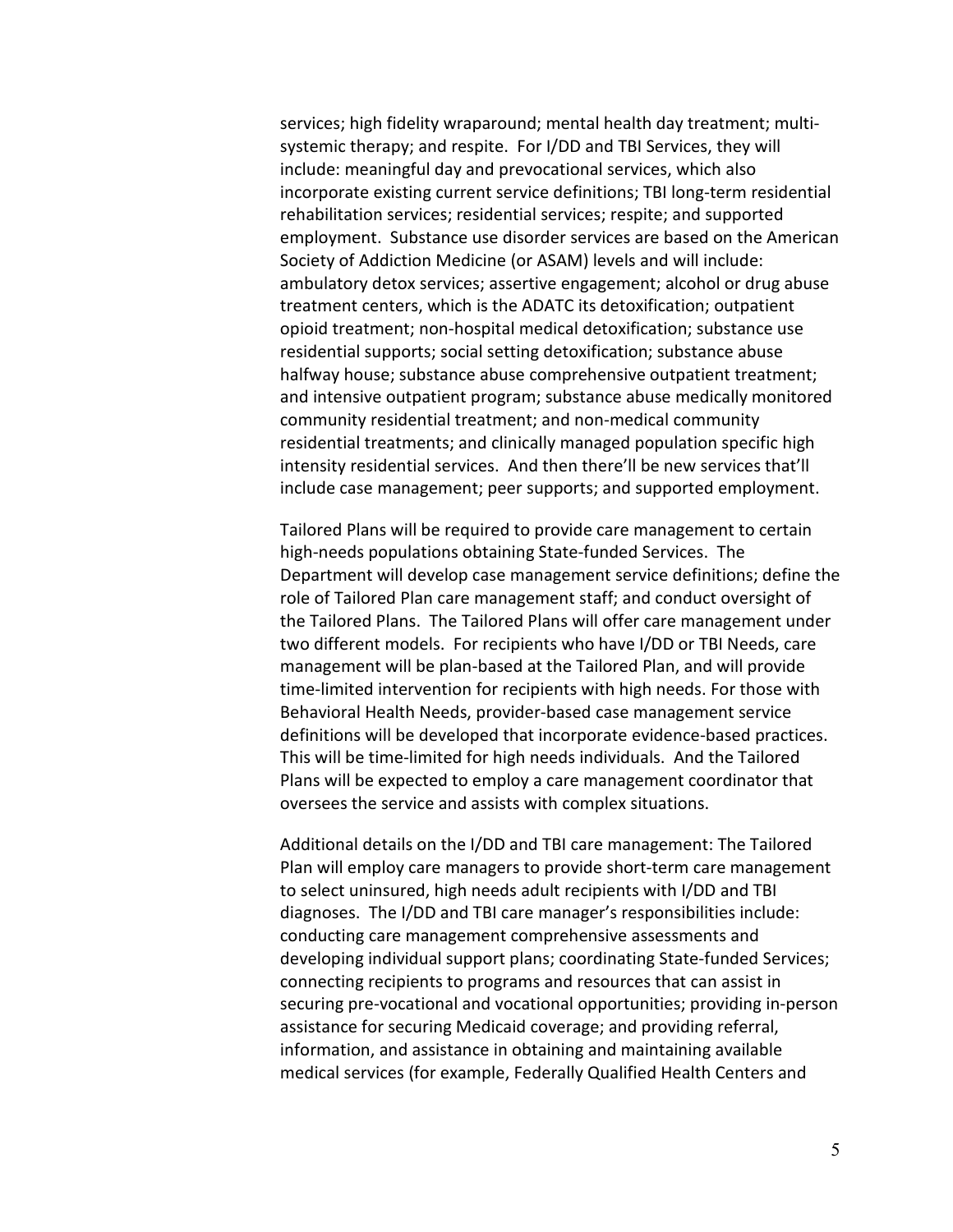Rural Health Centers), community-based resources and social support services.

For those with behavioral health needs, the Department is also developing new case management service definitions for uninsured adult and child recipients with significant behavioral health needs. These service definitions will specify: which individuals are eligible for the service; what providers are qualified to offer the services; what the staffing and training requirements will be; what the utilization management requirements will be; fidelity monitoring requirements; and billing requirements. The expectation is also that the Tailored Plans will employ a state-funded behavioral health care management coordinator to oversee the new case management services.

Provider Networks: Tailored Plans will be required to develop and deepen provider capacity for priority, evidence-based or best practice services. Provider network requirements include: meeting time, distance and appointment wait time standards for covered services; submitting a network access plan that details approach for meeting standards; developing an approach for delivering culturally competent care to targeted groups, including: blind or visually impaired individuals; deaf or hard of hearing individuals; veterans and their families; and pregnant women with substance use disorders. Tailored Plans will also be required to establish a complaints and appeals system to support recipients of State-funded Services. The appeals process will include: plan-level appeals process for utilization review decisions to deny, reduce, suspend or terminate State-funded Services; and access to Non-Medicaid State Appeals Hearing Process. To support recipients, Tailored Plans will use strategies to resolve complaints and appeals at the lowest level that meets the recipients' needs; and will provide recipients with reasonable assistance throughout the complaint and appeals process, such as providing interpreter services.

In-Reach, Transition and Diversion: Tailored Plans will connect individuals who are residing in or at risk of entry into institutional settings or adult care homes to community-based services and supports to promote community integration. This applies to individuals with I/DD, TBI, SMI, or SED residing in institutional settings or Adult Care Homes. In-reach staff will work with the individuals to explore options for transitioning to the community and will evaluate whether an uninsured individual is likely Medicaid eligible. Those who choose to transition into the community will work with transition staff on an effective and timely transition, including identifying and providing linkages to services and supports. Those individuals who are at risk of entry into an institutional setting or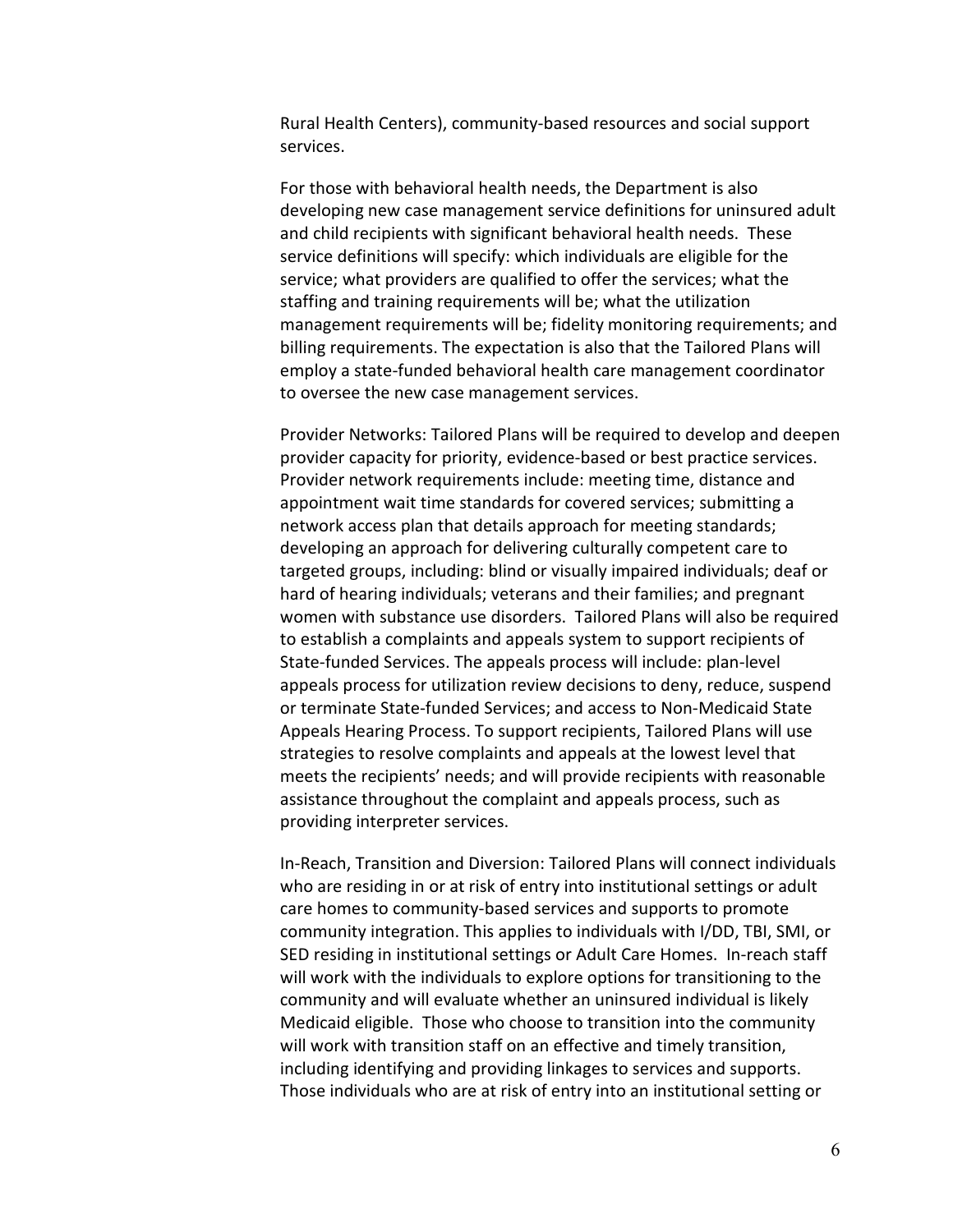adult care home will work with diversion staff to support them to remain in the community, including screening for eligibility and providing linkages to community-based services.

Local Health Functions: Tailored Plans will be required to work with Standard Plans and other stakeholders to support the delivery of "local health functions," which focus on health prevention and promotion for the Medicaid and State-funded populations. For Crisis and Involuntary Commitment, Tailored Plans will continue to implement and update their community crisis plans, and will work to increase access to behavioral health crisis options. For Disaster Emergency Response, Tailored Plans will develop region specific response plans, comply with specific network adequacy and prescription requirements to reduce barriers to care, and provide behavioral health services to members residing in shelters. The Tailored Plans will also be required to support local collaboratives tailored to address the unique populations including crisis and children's System of Care collaboratives. And Tailored Plans will also be required to connect recipients to housing, supported employment, free and low-cost prescriptions (for State-funded populations only), and other social services that promote community inclusion principles and are funded through other sources.

Accountability: The Department will oversee the Tailored Plan's management of State-funded Services to ensure the health, safety and welfare of recipients and stewardship of state and federal funds. Tailored Plans will be required to report on quality measures complementary to Medicaid as well as distinct to State-funded Services. They'll be required to report on eligibility data on State-funded Services recipients to ensure stewardship of funds and connection to available coverage. And they'll be required to report on service utilization and spending data to ensure appropriate allocation of funds and provide progress towards federal and state programmatic goals.

So, what to do next? This is a reminder that the Department values input and feedback from stakeholders and will make sure that stakeholders have the opportunity to connect through a number of venues and activities. The ways to participate include regular webinars such as this one, conference calls, meetings, conferences, comments on periodic white papers, such as the State-funded Service White Paper, FAQs, and other publications. And you can find regular updates on our website at www.ncdhhs.gov.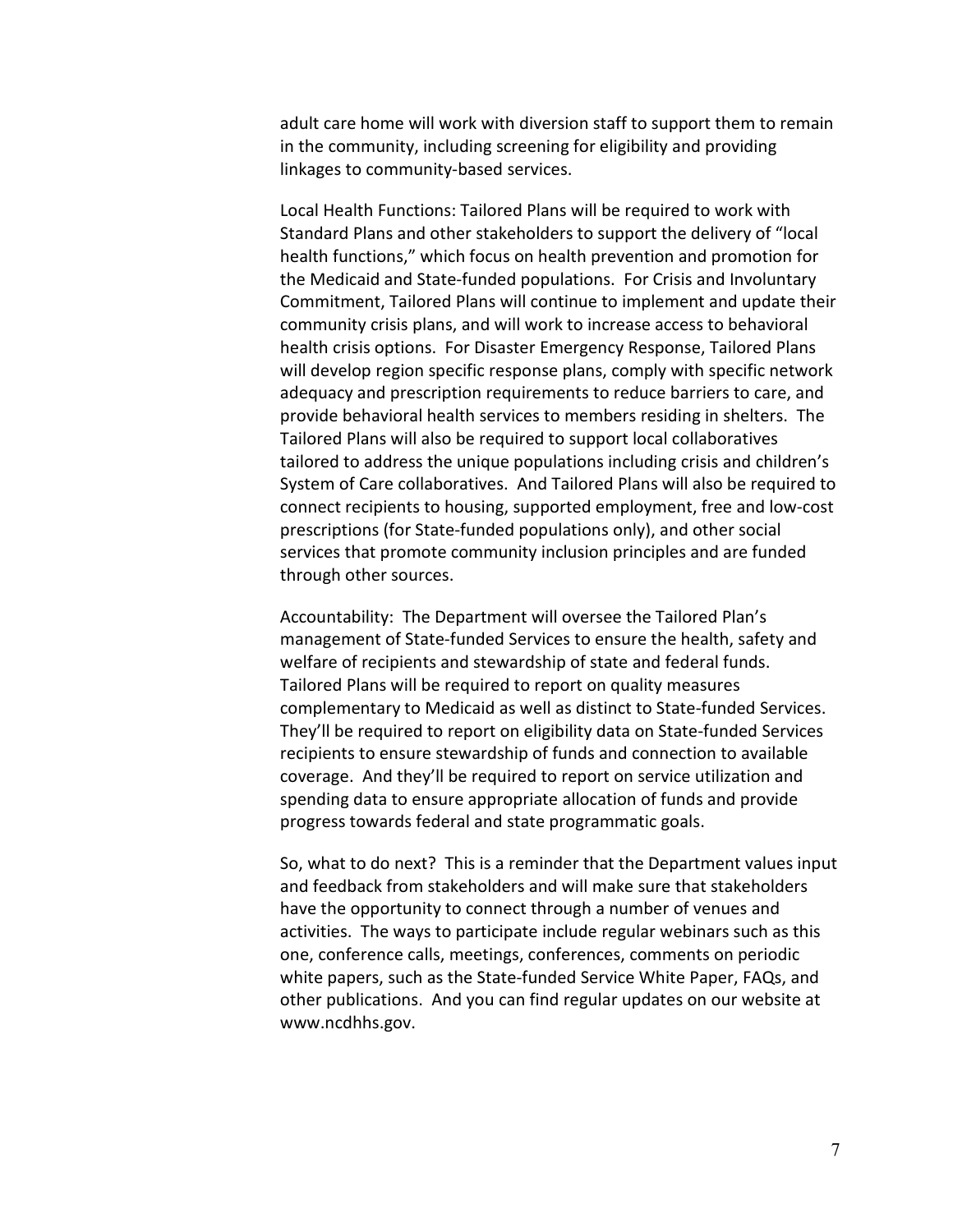The Department of Health and Human Services will engage Consumers, Families, Caregivers, and Consumer Representatives, Providers, Health Plans, and LME/MCOs, Counties, and the General Public.

This concludes the presentation portion of today's webinar, and we will move into questions and answers.

Suzanne Thompson: Thank you Renee. So, we have several questions. The first one is: as a provider, how do we best serve those who walk in our door for services when we're out of state funds.

- Jane Shivar: So, we'll open that question on to one of our other experts whose gone. We have another question that they're asking on the Tailored Plans' network adequacy requirements for state funded purposes. How are these programs from the requirements that LME/MCOs face today?
- Renee Rader: So, we are still working on these requirements. We are working to align them with the requirements for the Standard Plans so that there's consistency. There will be, there will be clarity between the current network adequacy requirements and the requirements in the Tailored Plan, with a focus on access availability and also wait time.
- Jane Shivar: Okay, and then, so, they're asking on the Tailored Plans, how will they be held accountable for meeting network Adequacy standards for their state-funded services? Does the Department have enforcement and accountability mechanisms like they do for Standard Plans?
- Suzanne Thompson: That question might be appropriate for Dr. McCoy. Dr. McCoy, are you able to respond?
- Keith McCoy: Sure. Can you hear me?
- Suzanne Thompson: Yes. Thank you.
- Keith McCoy: Great. So, we do have a process of ensuring network adequacy, that does come with accountability measures, both for the Medicaid side as well as the State-funded side. I think the key difference when it comes to network adequacy on the State-funded side is that these are not entitlement funds. Once funds are exhausted, there's not a requirement to continue that. We do rely on the LME/MCOs and featured Tailored Plans to work collaboratively with Providers to effectively manage those funds to minimize disruptions in care to recipients.
- Suzanne Thompson: Okay, Dr. McCoy, I think this is another question for you. It says for enhanced behavioral health Medicaid covered services under Tailored Plans, must TPs meet quantitative access and network adequacy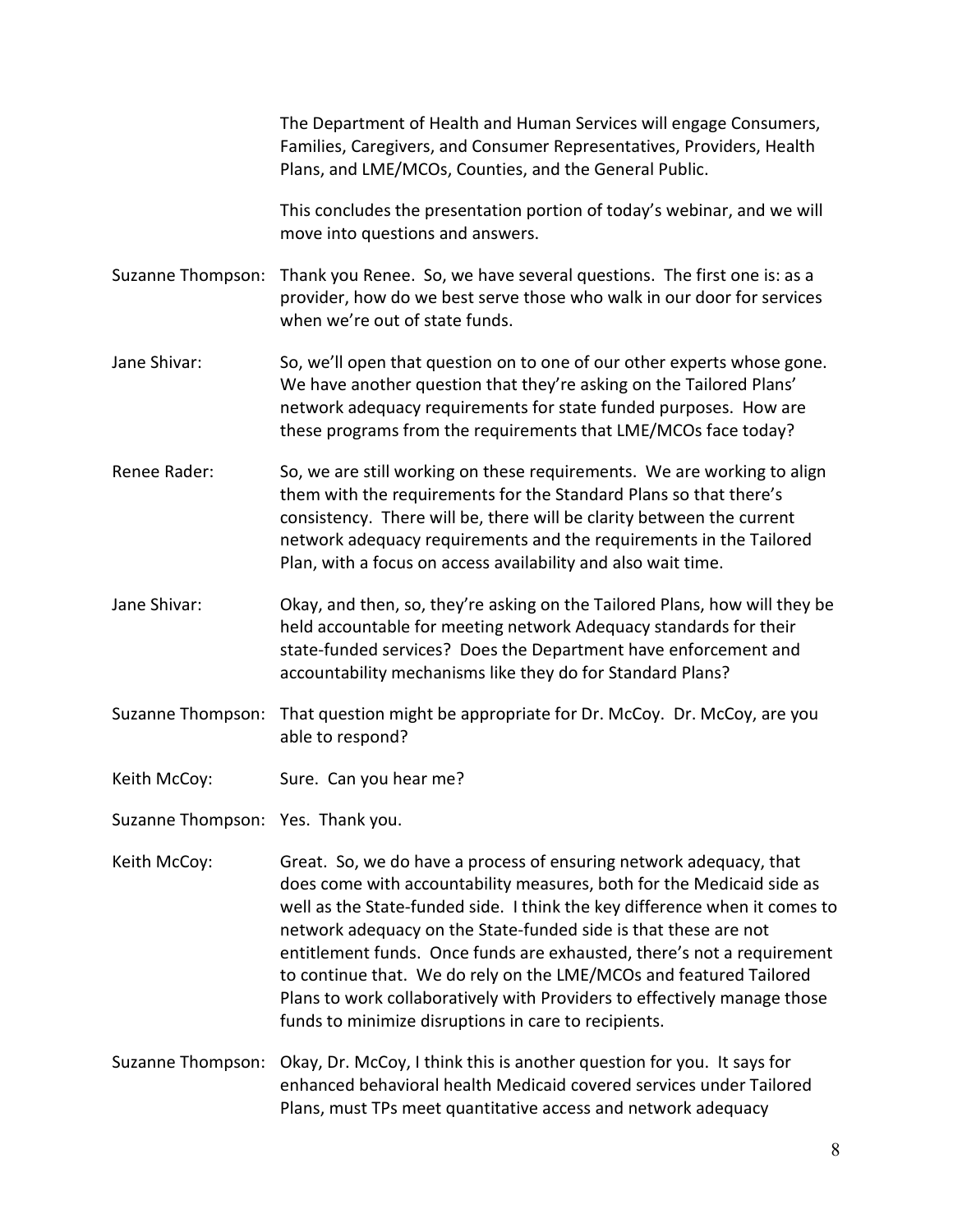requirements? Will DHHS use similar enforcement mechanisms for TPs as they use for STs, such as liquidated damages for violations?

- Keith McCoy: Yes, we have specific network adequacy standards and penalties, you know, for, for that process, that will be standard throughout Medicaid Transformation Managed Care.
- Suzanne Thompson: Okay. I think, Stacy, this one might be for you. We have had several questions about mental health residential services, such as supervised living and group living, and will they continue in the Tailored Plans?
- Stacy Smith: Well, I'm not sure if that question's for me, but I will try to answer it. My understanding is that the services that Tailored Plans are expected to cover have been identified in the RFA, and that would be the best place to check for that information. Kelsi, is there anything else that you might want to add?
- Kelsi Knick: Hey, Stacy. I can't comment on the State-funded Services. I'm sorry to pass the buck. I don't know if Dr. McCoy can speak to that.

Keith McCoy: Yes, so I think the question here is given that we are condensing the service definition, Stacy, when it comes to adult residential, like for group living high, group living low, for those sorts of things, will each of those levels, how will we account for those in the future service definition that's more of a catch-all service definition that's proposed in this. So, Stacy, are you able to talk about the Adult Mental Health Team's vision for how the current service definitions might roll up into the future residential service definitions for mental health?

- Stacy Smith: Sure, so our plan will be to look at what's existing and also look at some best practices that are being used in other states regarding residential services for adults with mental illness, and the also getting feedback from Stakeholder work groups in our Tailored Plan Partners and revising that policy or service definition to best fit the needs and also best fit the network.
- Suzanne Thompson: Thanks, Stacy. LaToya, I'm not sure if these are questions that you can answer, but we've had a couple questions about why I/DD case management is left out of the I/DD portion, and can you give a brief explanation for the difference between care management and case management?
- LaToya Chancey: So, care management will be included within the Tailored Plan's responsibilities. This is something that is outlined in the white paper, and then I believe the question may have come in right before Renee had an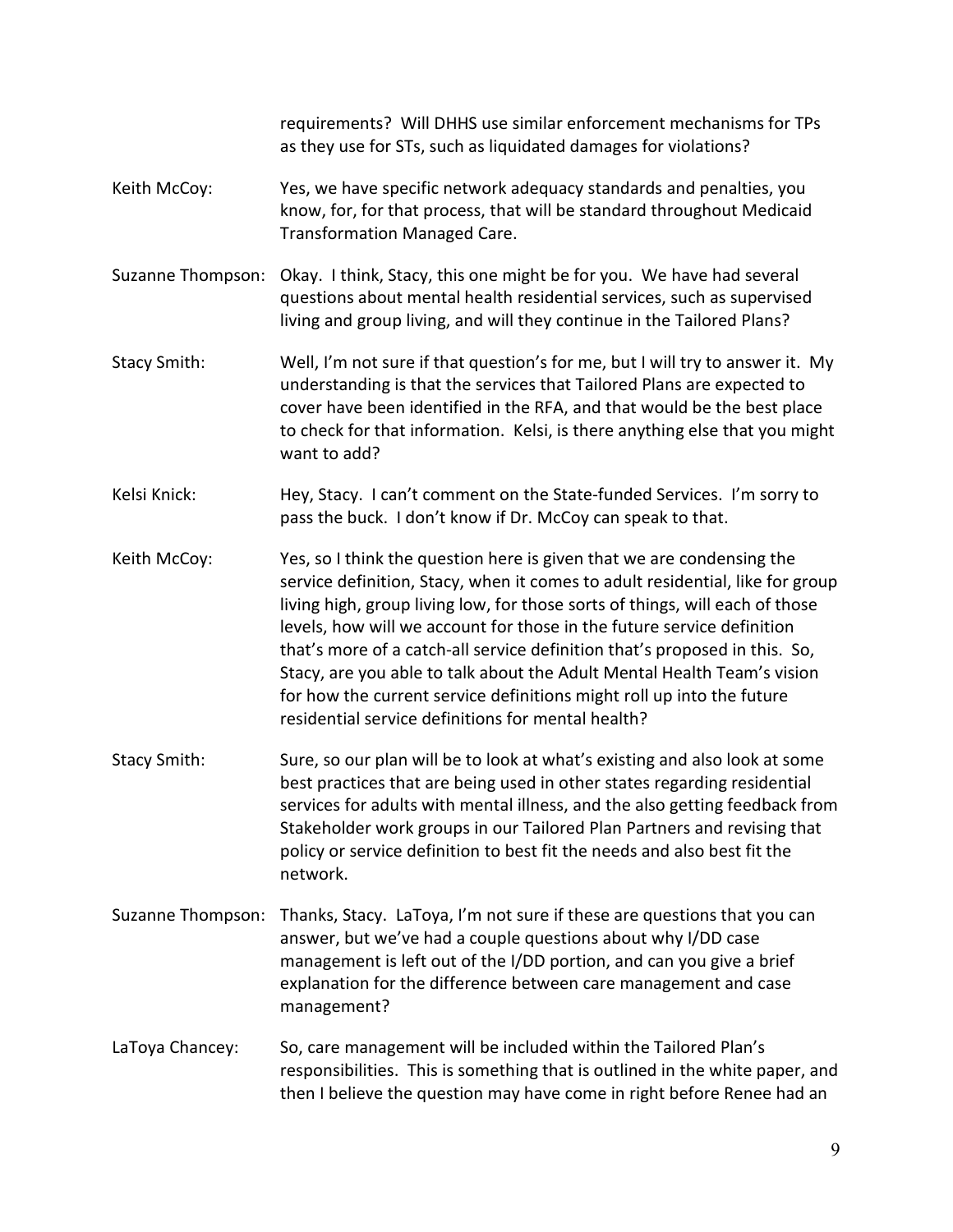opportunity to delve into care management for the Behavioral Health I/DD Plan, Tailored Plan. So, it will be offered. care management is going to be looking at linking people to available resources in their community or linking them to available services that are available where there's State funds, and supporting them with the Medicaid eligibility process with doing that application, and it's going to be really looking at supporting those individuals with those higher level and higher needs of care. I know there was another question about what's the last part of the question that you just said about the difference with that is that care – with care management, unlike case management, it's going to be really focusing in on referring them and linking them and following through with the actual linkage to available resources that are available in their community.

Suzanne Thompson: Okay, and then the part about why is case management omitted for the I/DD population?

LaToya Chancey: It's not. It's going to be the Behavioral Health I/DD Tailored Plan's care management will be available for the I/DD population.

Suzanne Thompson: Okay. All right, there's several questions about the waiting list for Statefunded services and the question is, is it going to be a statewide list, and how is it going to be operation-wise? Janie, who do you think's the best person?

Janie Shivar: So, with that, we are currently looking at building an I/DD and TPI statewide registry of unmet needs, where we will be looking at compiling all of the data that we currently have across all of the LME/MCOs, as well as pulling in those who may be waiting for state-funded services, as well. That is a process that is going through where internal approval processes. We're really close to – getting closer to a finished product. But it is something that we are in the process of doing.

Suzanne Thompson: So, the next question is, they don't see developmental therapy or personal assistance on the array for I/DD services. Will there be an alternative service for individuals current receiving these?

- LaToya Chancey: In accordance to what we have listed in the white paper, development day services and personal assistance will be being reviewed on a meaningful day and pre-vocational services, where we will be looking to establish new or updated service definitions that incorporate our current definitions, as long as there's some promising practices in the field.
- Suzanne Thompson: Okay, for I/DD care management, will that be a provider function, or an NCO function?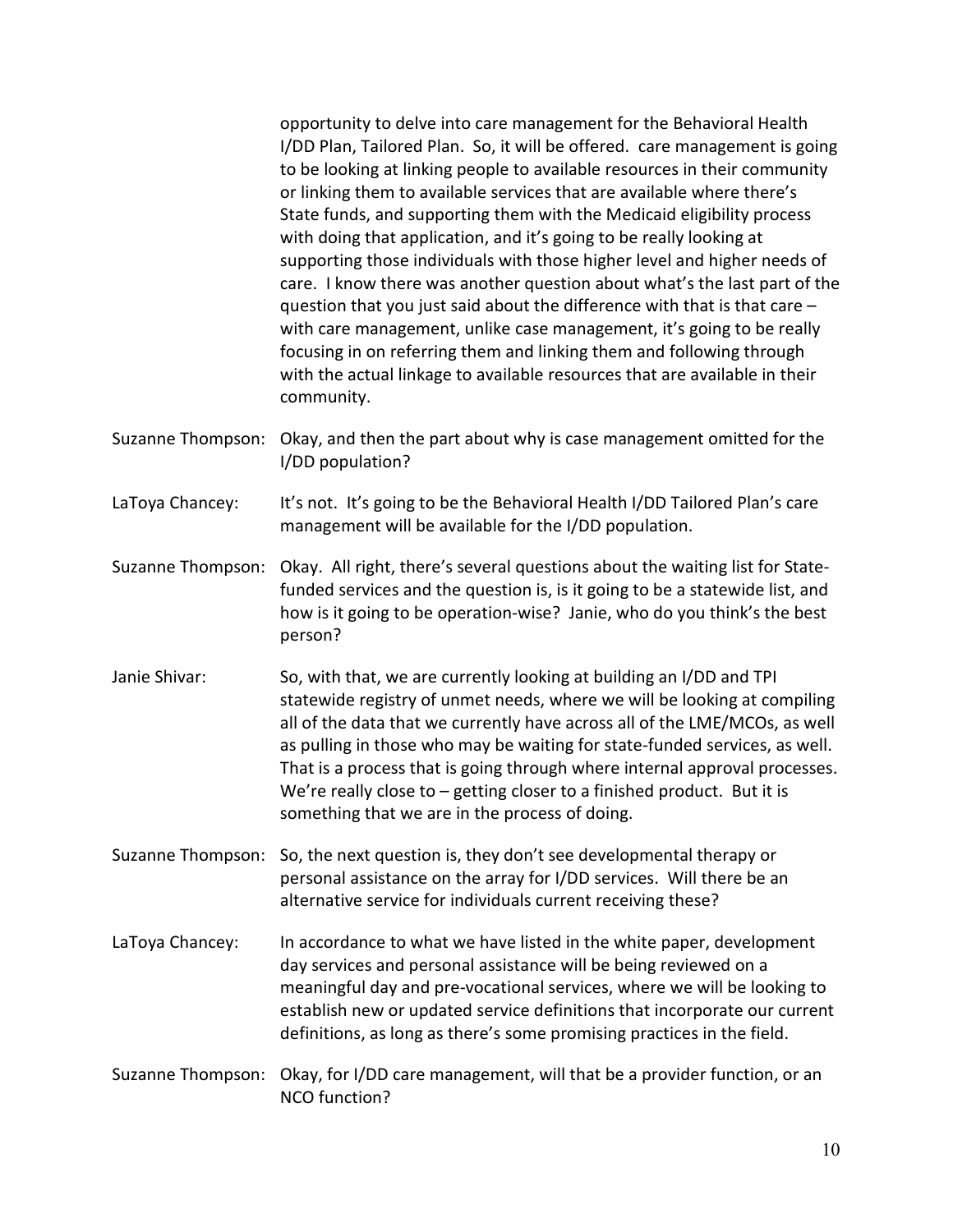LaToya Chancey: That would be a Tailored Plan function. So that will be something that is done out of the Tailored Plans. And the reason why we decided to go that route is we really wanted to capitalize on the existing Tailored Plans function that they have with care management so yes, they will at the Tailored Plans level. Suzanne Thompson: So, the next question, do we have an updated list on the website anywhere on the Tailored Plan diagnosis? Keith McCoy: So, we do have lists that have to do with Medicaid eligibility and diagnoses when combined with either service utilization or for some based on diagnose alone that indicate tailored plan eligibility. For Statefunded Services, generally the reference point for eligibility is in the service definition itself. Others who are in the room, please feel free to add to that when it comes to diagnostic criteria on the state-funded side. Suzanne Thompson: Stacey, this one is probably for both you and Renee. Are peer support services going to be with the MTO as part of the Tailored Plan? Stacey Smith: So, peer support services are part of both the Tailored Plan and Standard Plan. Suzanne Thompson: So, any provider can then provide the services? Correct? Stacey Smith: They would need to contact the Standard Plan and/or Tailored Plan to develop a contract with them and then if the Standard or Tailored Plan contract with them, then yes, they can provide the service. Suzanne Thompson: Ok, it says where currently state funded support that are non UCR money such as first in family and NC start how will they fit into this? Keith McCoy: I will defer - LaToya is able to address NC start. LaToya Chancey: Yes NC Start will be a part of the state Standard Plan as well as the Tailored Plan and so those allocations will continue to come out of our divisions as they have in the past with first in families that is also something that is going to be available to any participants that are eligible for it because it's not an actual state-funded service so allocation will be separate from the items that we're actually talking about today in terms of actual state funded services. Suzanne Thompson: Dr. McCoy, I think this one might be another one for you. It says will individuals with third party insurance and under insured for behavioral health services be guaranteed to receive state funded services. All MCOs currently do not offer state funded services for the under insured.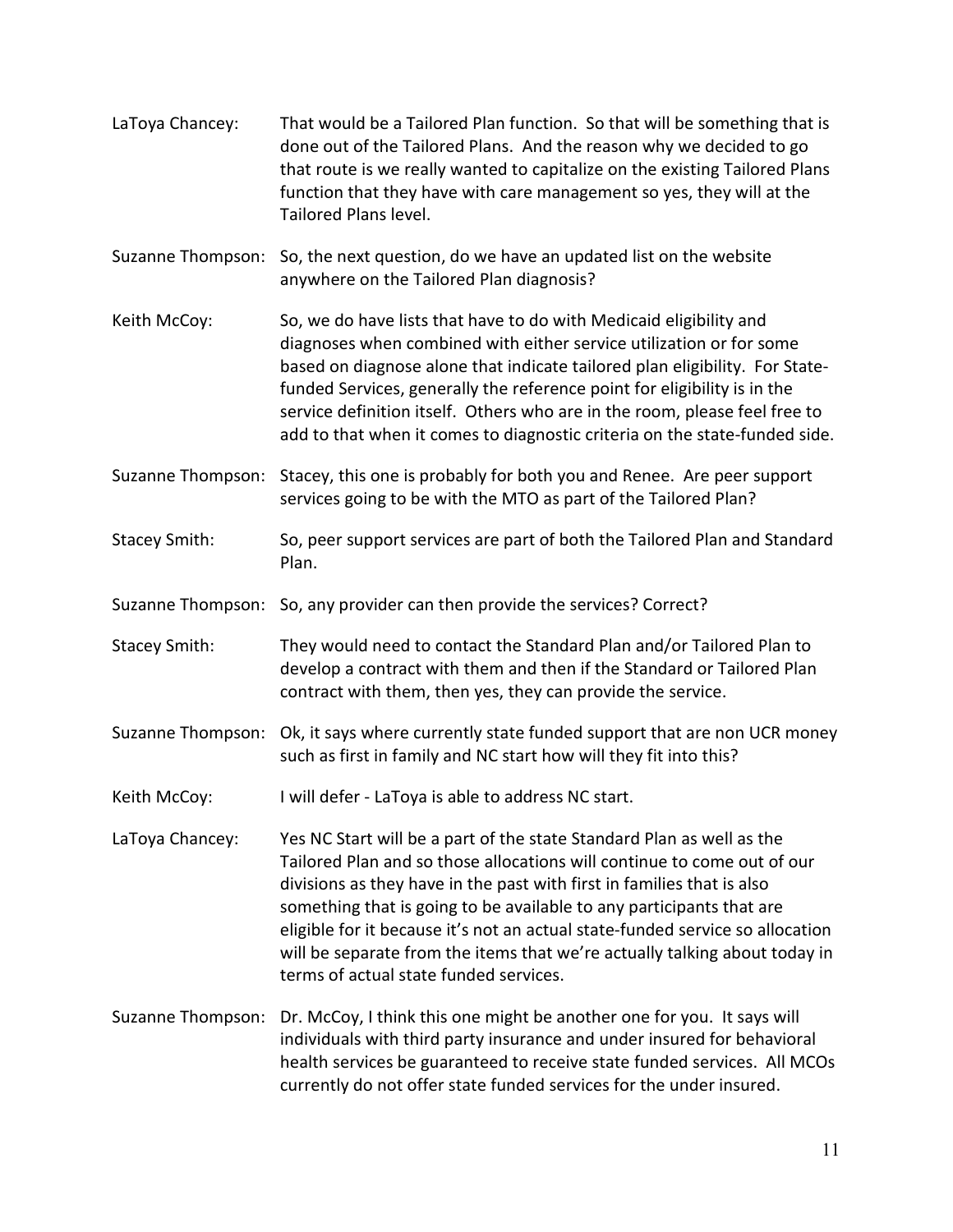- Keith McCoy: So, I think we are continuing to have conversations about where the line should be for that, there is currently some flexibility and I think that from the state prospective we desire some consistency across the state both from a provider prospective as well a regulator prospective as well as from a recipient prospective. But because state funded services are not entitled services I certainly can't say there will be a guarantee for coverage. That would depend on part funding availability. But I think we intend to have some additional conversations around some of the eligibility criteria that we've outlined today and welcome comments and prospective from providers, consumers, recipients and groups as well as other MCO and other stakeholders on that.
- Suzanne Thompson: Here's another one Dr. McCoy, will the MCOs have the authority to deviate from the eligibility criteria?
- Keith McCoy: And again, our prospective is that consistency is really important in this, but we intend to continue to have some additional conversation in part or in light of the fact we get from this policy paper so we welcome comments and feedback accordingly.
- Suzanne Thompson: Stacey, I think this one will be for you. Will peer support operate under the same rules and same rates for both the Standard Plan and the Tailored Plan.
- Stacey Smith: So, the policy and the service definition will be the same the Tailored Plans and the Standard Plans will maintain their authority to set their rate that they see is needed to support their providers. So just as there is now there's probably different rates being paid out because DMH does not set rates any longer we make rate recommendations and the LME/MCOs maintain the authority to flex the rate to meet the needs of their provider networks. So, there will be consistency across the service provided, the rate that its paid could vary based on what the Standard Plans and Tailored Plans feel their network needs to sustain.
- Suzanne Thompson: Thanks Stacey. Dr. McCoy this one says the paper states the copayments cannot be charged for State-funded Services and is on page 9 of the presentation. Is there a reason for this change? I thought there was a rule in place about sliding fee scale being required.
- Keith McCoy: I would have to defer to others on fee scales that's not an area where I have expertise.
- Suzanne Thompson: Ok, we will take that one back then. I think Renee or Dr. McCoy either one of you can answer this. It says will the current state PHP be